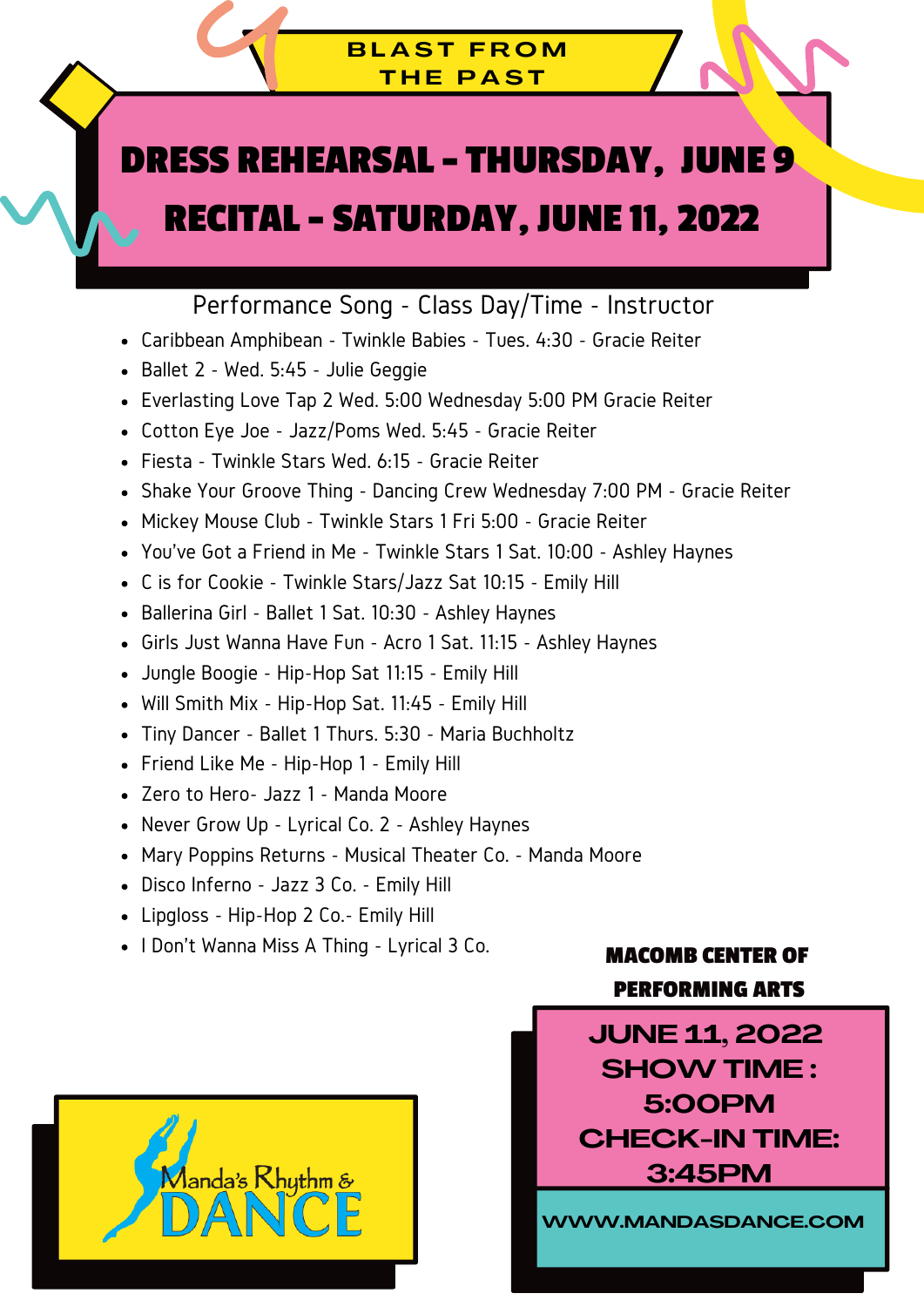## **DRESS REHEARSAL - FRIDAY JUNE 10**

### **RECITAL - SUNDAY, JUNE 12, 2022**

#### Performance Song - Class Day/Time - Instructor

- Under the Sea Twinkle Stars 1 Mon. 5:00 Gracie Reiter
- Mickey's Mambo No. 5 Tumble Kids Mon. 5:00 Ashley Haynes
- Walk the Dinosaur Hip-Hop Mon. 5:15 Emily Hill
- The Goldfish Twinkle Babies Mon. 5:30 Gracie Reiter
- Rubber Duckie Twinkle Stars Mon. 5:30 Ashley Haynes
- Beauty and the Beast Ballet 1 Mon. 5:45 Emily Hill
- Be Our Guest Twinkle Stars 1 Mon. 6:00 Gracie Reiter
- I Wanna Dance With Somebody Mon. Acro 1 6:15 Ashley Haynes
- Conga Jazz 1 Mon. 6:30 Gracie Reiter
- I Will Survive Jazz 2 Mon. 6:30 Emily Hill
- Grease Musical Theater Mon 7:00 Ashley Haynes
- Wake Me Up Before You Go-Go Tap 1 Mon. 7:00 Gracie Reiter
- Old School Hip-Hop Mon. 7:15 Emily Hill
- Lion King Acro 1 Thurs. 5:00 Ashley Haynes
- Good Vibrations Hip-Hop Thurs. 5:30 Emily Hill
- Mickey's Mambo No. 5 Tumble Kids Thurs. 5:45 Ashley Haynes
- Supersonic Hip-Hop Thurs. 6:00 Emily Hill
- Funkytown Jazz Thur. 6:45 Emily Hill
- Baby Beluga Twinkle Babies Fri. 6:00 Gracie Reiter
- Maniac Acro 1/2 Fri. 7:00 Ashley Haynes
- Shake Your Groove Thing Dancing Crew Gracie Reiter
- Came To Win Hip-Hop Co. 4 Maria Buchholtz
- I Don't Wanna Miss a Thing Lyrical Co. 3 Maria Buchholtz
- Mary Poppins Returns Musical Theater Manda Moore
- Ballroom Blitz Jazz 2 Co. Ashley Haynes

Manda's Rhuthm &

Edge of Seventeen - Jazz 4 Co. - Ashley Haynes



**JUNE 12, 2022 SHOW TIME : 12:00PM CHECK-IN TIME: 10:45AM**

#### **MANDASDANCE.COM**